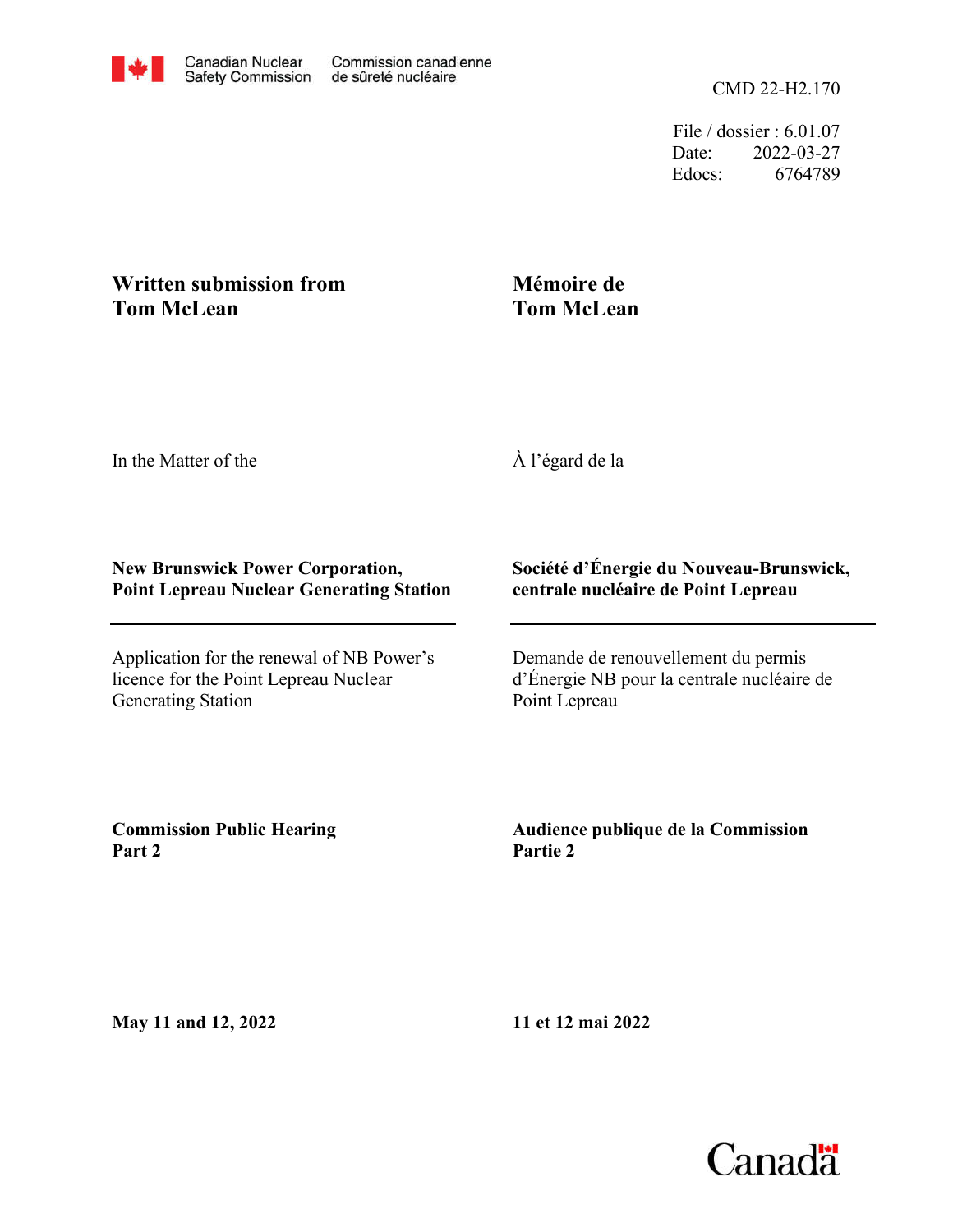From: Sent: To: Subject: Intervention PLNGS Hearing Ref. 2022-H-02 Interventions / Interventions (CNSC/CCSN) March 27, 2022 1:46 PM Tom McLean

Please consider this email my written intervention to the Canadian Nuclear Safety Commission, regarding the licence renewal of the NB Power Point Lepreau Nuclear Generating Station.

I am both a parent concerned about leaving my children with a legacy of radioactive waste and a member of the public concerned about nuclear power and how climate change may impact the facility.

NB Power's request to renew the licence of PLNGS for 25 years would effectively prevent any public input during the remaining life of the station.

A lengthy renewal at a time when there are so many uncertainties that could affect the station's safety, reliability and financial viability, would show a flagrant disregard for the public interest. It is critical that there be regular, timely opportunities to input the evolving needs and concerns of upcoming generations in New Brunswick. NB Power's request to renew the licence of PLNGS for 25 years would effectively prevent any public input during the remaining life of the station.

The Point Lepreau plant continues to be a financial boondoggle. New Brunswickers may decide to close it down before 25 years, especially due to the recent and continuing dramatic drops in cost of wind, solar and power storage.

Conclusion #1: The CNSC must not renew the operating licence for Point Lepreau power station for the requested 25 years. Instead, the CNSC should continue to consider 5-year relicensing periods, and work toward decommissioning.

This is a time of uncertainty as we face climate change and rapid technological advancement. The nuclear industry, in particular, is experiencing significant cost increases and lengthy delays in refurbishment and replacement of nuclear facilities. At the same time, the costs of alternate sources of power and energy efficiency are falling.

The Lepreau station has a history of reliability issues:

- Electricity production at Lepreau has not met production targets, in the first 7.5 years since a disastrously long and over-budget refurbishment, requiring an additional \$500 Million in capital expenditures.
- The most recent unplanned outage, only 11 weeks after a two-month planned maintenance, was 40 days in January and February 2021 during peak demand.
- The pace of the reactor's aging and the emerging reliability and costs of operation, need to be regularly shared with the public in a relicensing format, to allow input on decisions about continued operations, in the public interest. Those decisions will include committing to expenditures required for Lepreau, versus investments in alternate sources of power.

Conclusion #2: In the interest of ensuring flexible, responsive, publicly- sanctioned decision-making for such uncertain times, the CNSC must not renew the operating licence for Point Lepreau power station for the requested 25 years.